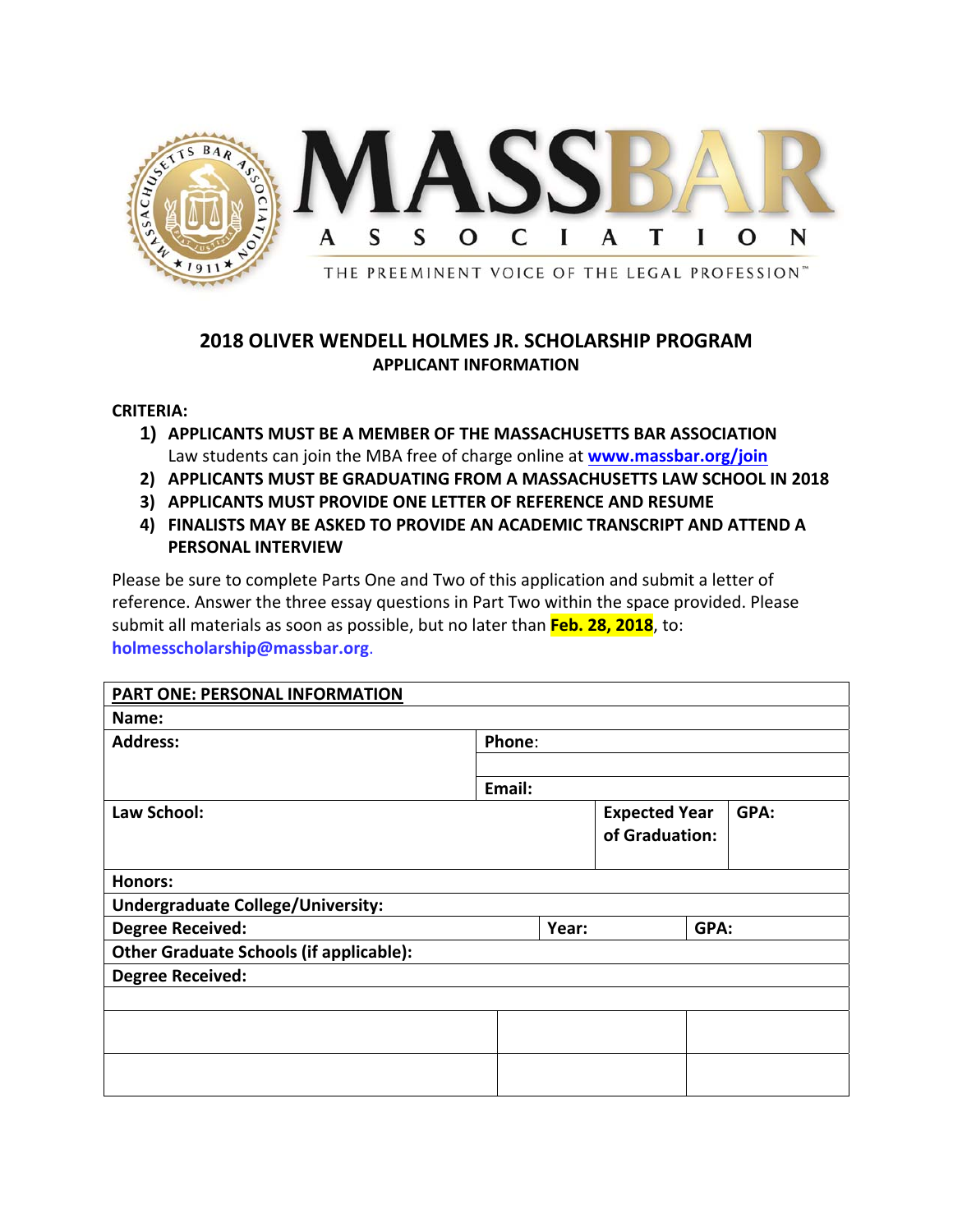## **PART TWO: ESSAY QUESTIONS**

1. Please identify an impediment to the receipt of legal services by underrepresented individuals and communities, and describe an effective way to address this challenge. (500‐750 words).